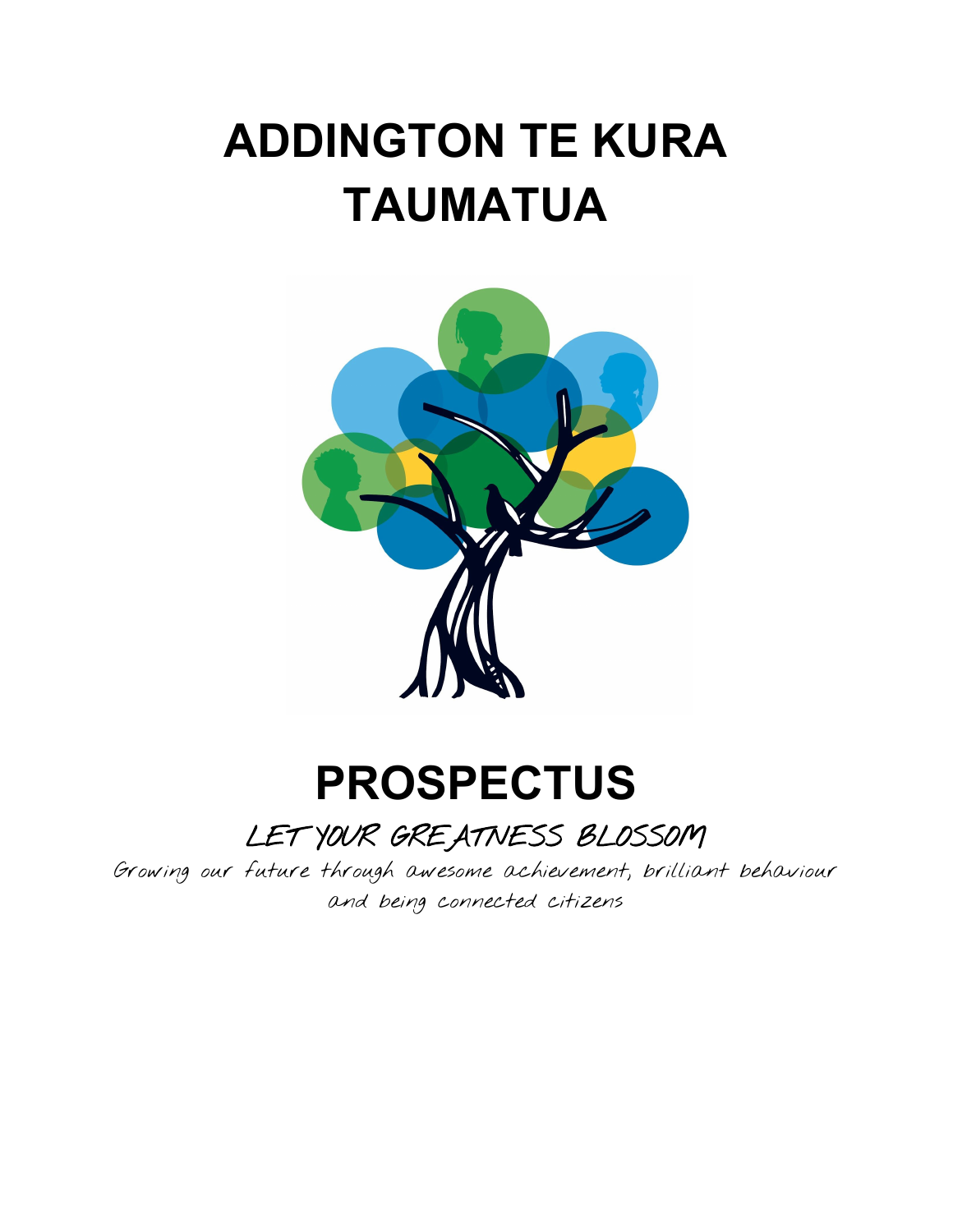#### **Who are we?**

Addington School opened in 1881 and has developed a fine tradition in educational, cultural and recreational activities, and has maintained a proud place in the Addington Community. The School's success can be attributed to the tremendous co-operation, enthusiasm and efficient service of all connected with Addington School both then and now.

We are fortunate to be situated in lovely tree lined grounds with our frontage on Brougham Street, with entrances via Somerset Cres and Simeon Street. Our attractive grounds include adventure playgrounds, hard court areas, large grassed areas, vegetable gardens, orchard and native garden areas.

We are currently evolving our learning spaces so that they allow the collaborative practice that is showing promising growth in our school. The traditional single cell classroom is being superseded by a more open and engaging learning space - this will be further enhanced once our new buildings are completed and our older buildings refurbished and revamped. Our students range from New Entrants to Year 6.

As mentioned above the school is involved in a comprehensive building programme that will see a three learning space block being replaced by a five learning space building, a brand new Conductive Education space being constructed, a remodelled entrance to the administration area, construction of a new library and whanau space area as well as two refurbished existing blocks.

The school has a clear vision that revolves around its three key principles of Awesome Achievement, Brilliant Behaviour and Connected Citizens. It is our hope that by the time our students are ready to leave us, they have let their greatness blossom by being awesome achievers who behave brilliantly and who have become connected citizens.

We have a good reputation in the local community and regularly receive positive feedback about our excellent 'team' environment. The key members of this team are the staff, the children and their whanau and the wonderful community that supports us.

This information pack contains certain aspects about the running of our school. If you are a new parent/whanau to our school then you will have many questions. Please contact either myself or Juanita Bryers - our fantastic Administration Manager to arrange a pre enrolment meeting/visit where we can take you on a tour of the school and answer any questions you may have.

The school has a friendly and informative website that will give you more detailed information in some areas and may also assist to answer some of your queries.

 **www.addington.school.nz**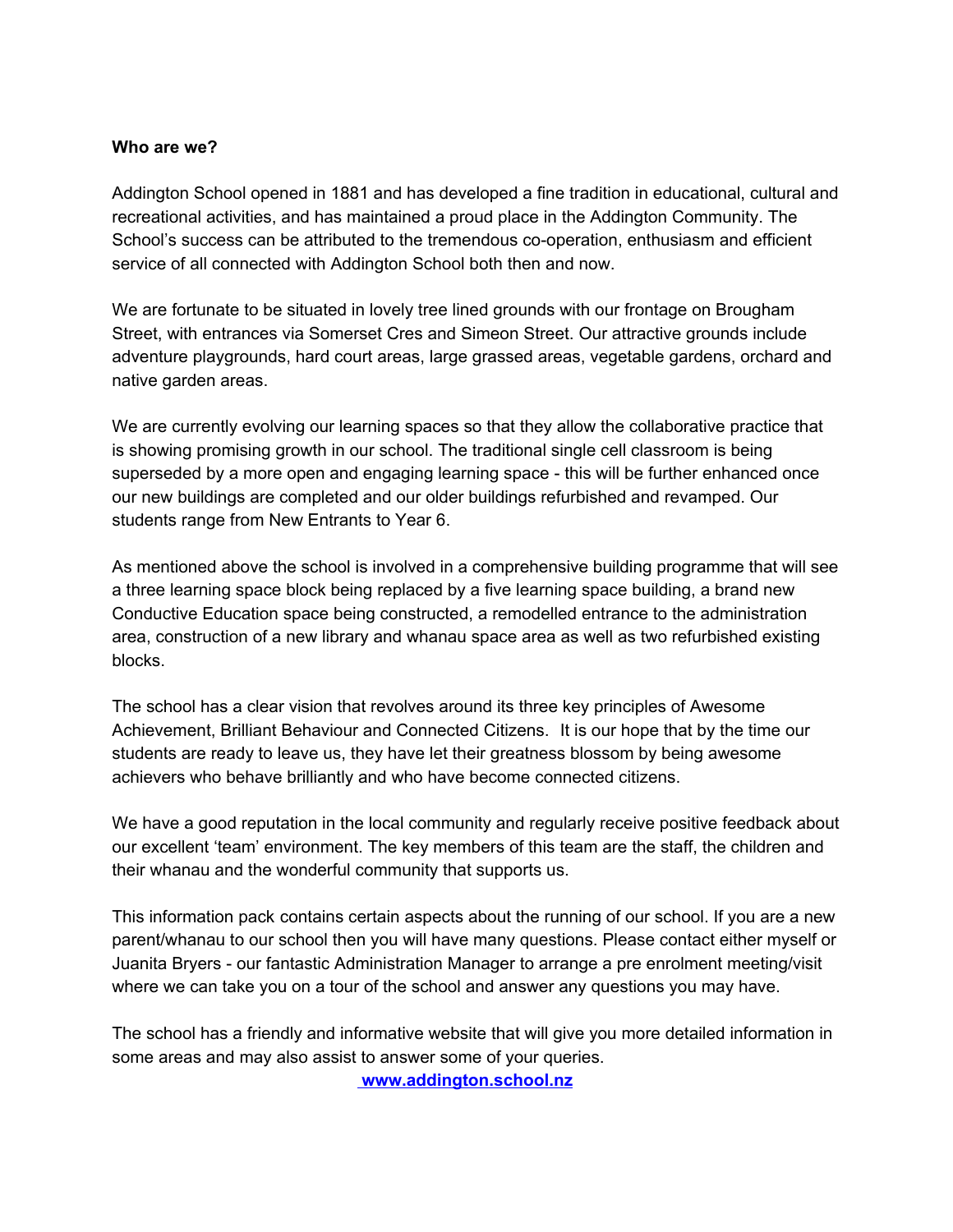#### **Useful Contact Details:**

| Principal:                   | <b>Trudy Heath</b><br>Fax  | 03 3662909<br>03 3658940 | principal@addington.school.nz      |
|------------------------------|----------------------------|--------------------------|------------------------------------|
| Assoc Princ                  | Glenys Barr<br>Fax         | 03 3662909<br>03 3658940 | glenys.barr@addington.school.nz    |
| Assoc Princ                  | Donna Buchanan<br>Fax      | 03 3662909<br>03 3658940 | donna.buchanan@addington.school.nz |
| <b>Assoc Princ</b><br>C.Educ | <b>Astrid Sydow</b><br>Fax | 03 3662909<br>03 3658940 | astrid.sydow@addington.school.nz   |
| <b>BOT Chair</b>             | Matt Sharr                 |                          | matt.sharr@addington.school.nz     |
| <b>PTA Chair</b>             | <b>Millie Coakley</b>      |                          | millie.coakley@addington.school.nz |

# **The A-Z of AddingtonTe Kura Taumatua**

The object of this booklet is to present a summary of information so that you may be better acquainted with the running of our school.

It contains information of a general nature and is intended to be kept as a handy reference. It will not answer every question you have, and further enquiries are welcome.

#### **Absence Notes**

If a child has to be absent for any reason we encourage parents to telephone the school in advance or by 9.00am on the particular day. We also have a cell phone that you could text – 0273431172. It is very important that staff are informed in advance if a child will need to leave school during a school day. A note explaining reasons for absence is required. Please follow up absences with a written note as soon as possible to enable us to keep a written record of all absences. Be aware that we will follow up any unexplained absences / lateness with a phone call.

#### **After School Group**

There is a local OSCAR after school care group that will collect children from our school. A small daily charge is made to cover running costs. As this is run by a group separate from the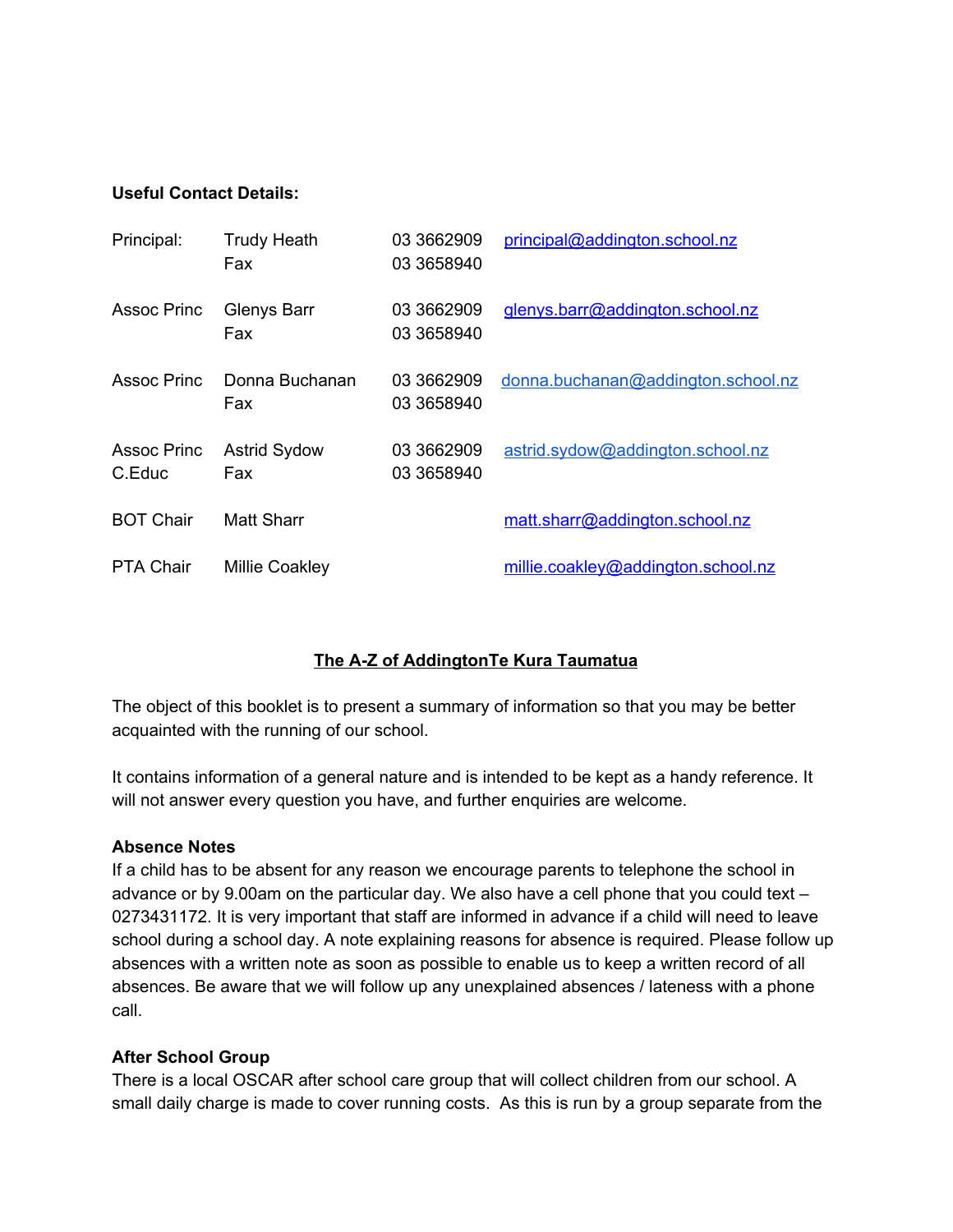school, bookings are not made through the school, but by phoning the group direct: **phone 0204 0864947.**

# **Assemblies**

Assemblies occur every Friday at 9.00am. They occur on a fortnightly rotation – Ngahere and Ranginui. It is here that student achievements are recognised. Celebration Assemblies occur at the conclusion of major studies. Members of the School Community are encouraged to attend.

#### **Belongings**

It is essential that all items are named. In the swimming season underwear, swimsuits and towels should also be named. It is advisable to provide a plastic type bag in which to carry swimming gear. We would appreciate your co-operation in seeing that shoe laces are firmly tied; that your child wears no jewellery and brings no sweets, chewing gum, spending money or items of value to school. Colouring books may be brought to be used during wet lunch hours.

# **Bicycles**

In recognising the dangers children face in cycling along streets as busy as those that surround Addington School, the Board has a policy of allowing only years 5 and 6 children to cycle to school as of right. The parents of a year 1 to 4 child, who wish their child to cycle to school, must accept in writing the responsibility for the safety of that child.

# **Birth Certificates**

When you enrol your child it is a Ministry of Education requirement to produce a copy of the Birth Certificate so that the age may be verified. We are required to copy these and keep them on record.

# **Board of Trustees**

The Board of Trustees is the governing body of our school, governing the school according to the requirements of the law. Their responsibilities relate to the setting of policy and budgets etc.

The Board works very closely with the Principal and staff who are responsible for the management of the school and the teaching of the NZ Curriculum.

Our current Board members are:

Matt Sharr (Chairperson) Sasha Wallace (Secretary) Heather Knox (Parent Rep) Glenys Barr (Staff Rep)

Tony Barnes (Parent Rep) Jo Robertson (Parent Rep) Trudy Heath (Principal) Barbara Wood (Minutes Secretary)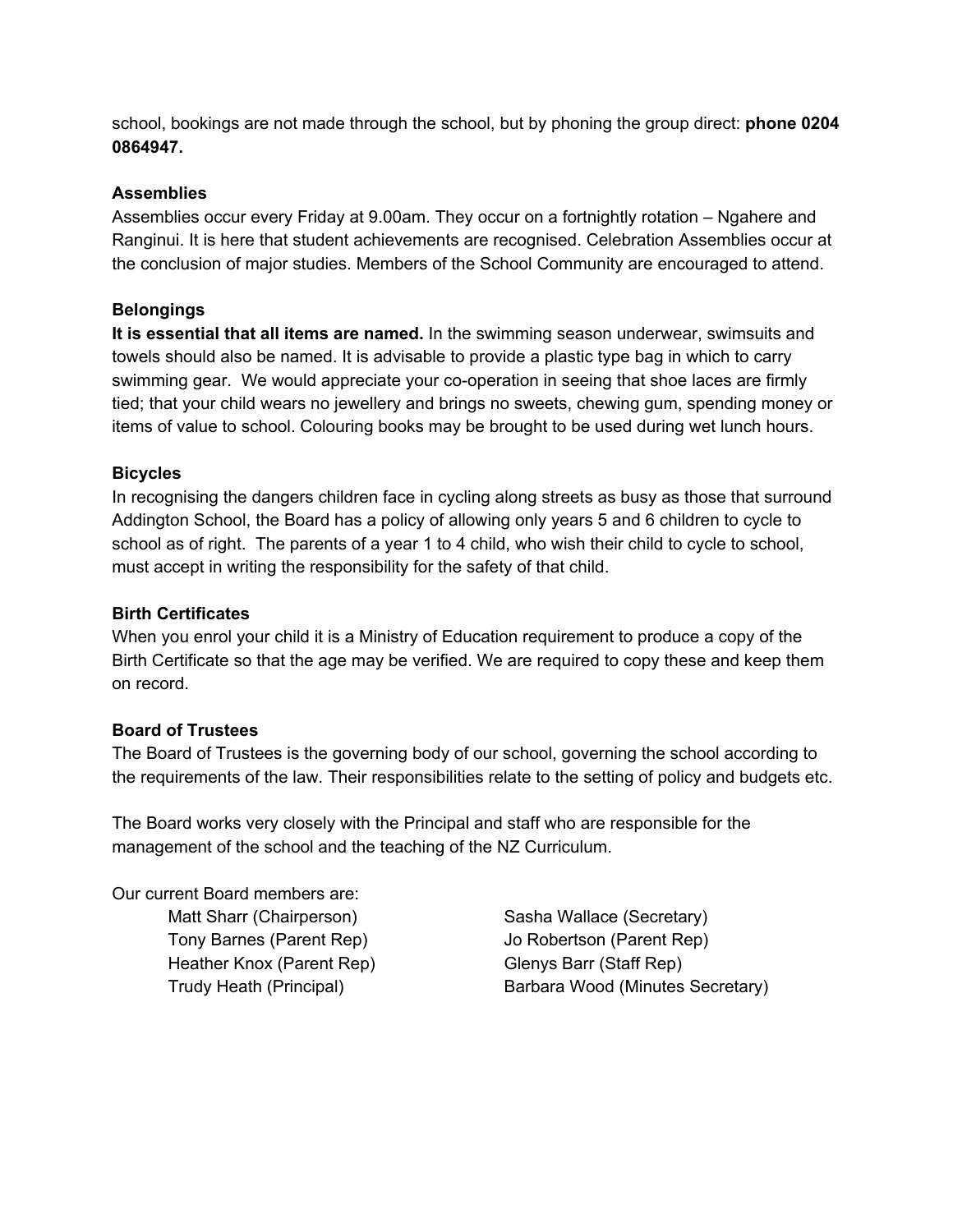# **Books**

All children are asked to keep their reading books in the folder provided and to return them to school daily. A charge is made for books that are damaged or lost. Library books are changed weekly. All children are required to have a library bag if they wish to check books out of the school library.

# **Book Club**

Scholastic Book Club provides interesting reading material for the children at reasonable prices. Please note that there is no compulsion on any pupil to buy this material in spite of the fact that we act as a distribution point. However, anything that encourages children to read recreationally is useful and we find the Book Club self promoting - children read, enjoy books, and then share them with somebody else. Please watch for the flyers when they come home, and the due date for orders.

# **BYOD / ICT**

We are currently not a BYOD (Bring your Own Device) School. Students are not permitted to bring devices like ipads, tablets, ipods, chromebooks to school unless specifically invited to for special circumstances in a class notice by the classroom teacher. All students have access to ipads or chromebooks to support or share their learning provided they have signed our ICT User Agreements. Students in Y4-6 have a school monitored gmail/google drive account.

# **Changes of Address and Phone Numbers**

Please notify the school immediately of any changes in home, emergency or work addresses or phone numbers.

# **Changing Schools**

A telephone call or note to the school is all that is required. All children's records, etc, are exchanged between school offices.

# **Choir**

Our Senior Choir, A Tunes, under the expert tutelage of Ally Palmer, who has taught music for over nine years, perform on a regular basis in local and wider Christchurch music events. We now have a Junior Choir (J Tunes), a group of enthusiastic junior students who enjoy singing. This group performs at assemblies etc.

# **Class Organisation**

Most children spend two and a half to three and a half years in the Junior School (New Entrant to Year 3 ). Children start their first year of school in a New Entrant Space / Nest. We try to keep the New Entrant classes numbers as low as possible. The Senior Team is made up of classes catering for Years 4 - 6.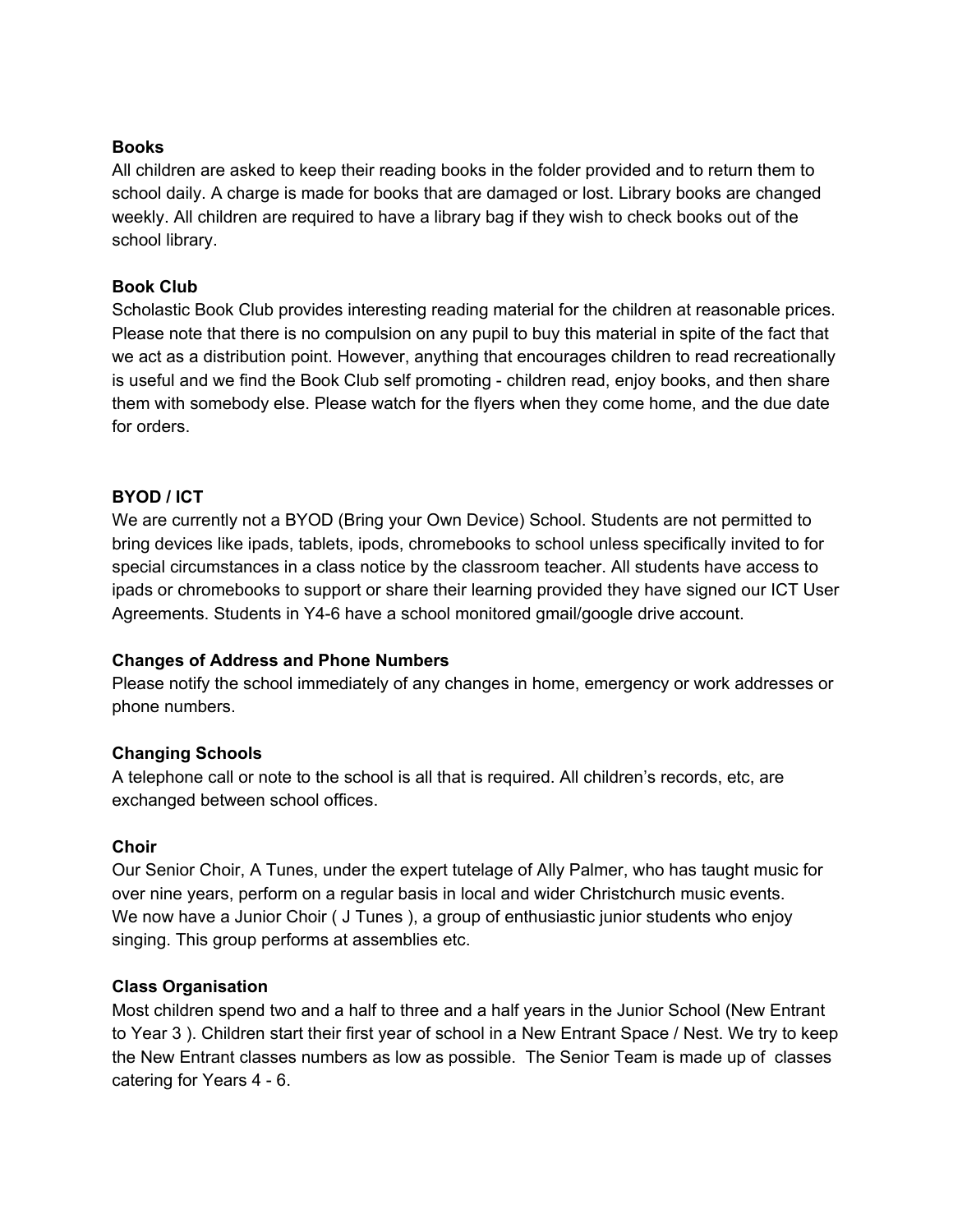#### **Concerns**

If you have a concern with any aspect of the school then we would really appreciate hearing about it. We have a policy which details how this should be dealt with. Please ask at the school office if you require a copy of the policy. The first step is always to take the matter up with the person concerned at an appropriate time.

# **Cultural Group**

One of the special features of our school is our cultural programme. We have one group made up of students from Yr 4 - 6 known as **Te Tipuranga.** We are very proud of our Cultural Groups and the special role that they play in our school. The level of commitment of the children in this group is always strong as most practices are held during school hours.

# **Dental Clinic**

The children's dental needs will be met by Dental nurses, who visit the school throughout the year.

# **Discipline / Relationship Management**

We expect good manners and behaviour from our students at all times. We will focus on the positive and consider the talents of each individual student. Simple and clear guidelines for the behaviour of our students will be discussed and enforced. We believe that each child has the right to be safe, to be happy and to learn in the best conditions possible. All people at our school will be treated with respect.

#### **Donations**

Our school donations (previously called school fees) assist with some of the 'extra' costs associated with the school year such as computers, additional furniture, sports gear, equipment and other learning resources. They are a top-up to the funding we receive from the Ministry of Education (our Bulk grant). This funding covers approximately 80% of our annual costs so we rely on our donations and fundraising to cover these extra costs. Although school donations are not compulsory, they are a very important part of our income and we hope that as many of our school families as possible would pay them. Receipts will be issued on payment and school donations are tax deductible. Please contact Juanita in the office if you would like to discuss payment options.

The voluntary donation is:

1 child \$15 per term or \$50 per year

2 or more children \$20 per term or \$75 per year.

You will receive an invoice at the beginning of the school year.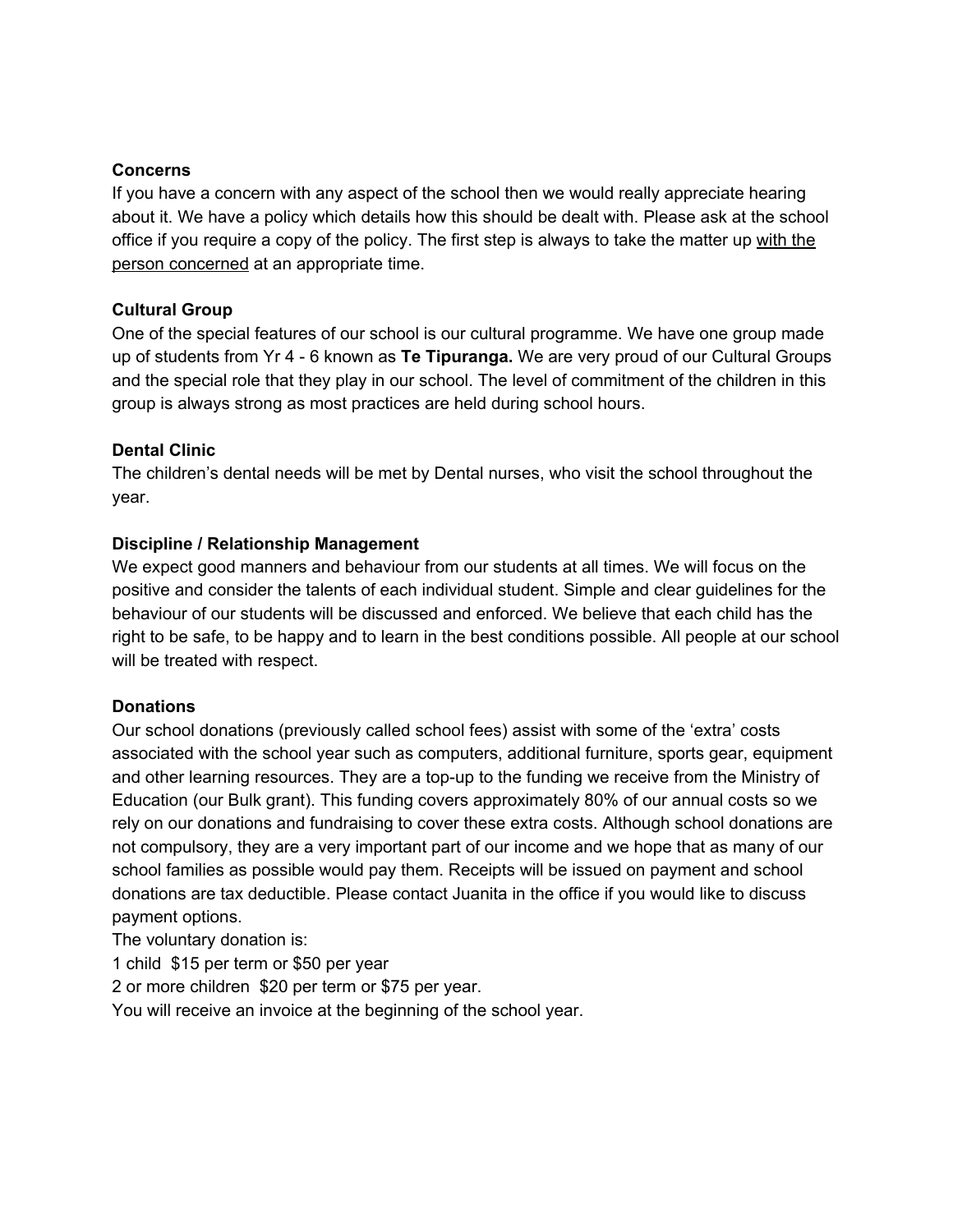# **Early and Emergency Closing of School**

This seldom happens but when it does, we do have a procedure to follow. We may close for a variety of reasons - bad weather conditions, conditions that would make the school uninhabitable - earthquakes, etc.

The following actions will be undertaken in the event of an emergency closure:

- $\bullet$  A message will be circulated via twitter / text to those who have registered.
- The school's website and Facebook page will be updated.
- Teachers would endeavor to contact parents via text or phone.
- An announcement will be made on local radio stations listed below More FM Canterbury (92.1FM)

Newstalk ZB Christchurch (97.7FM)

The school would be closed after urgent consultation between the Principal and the Chairperson of the Board of Trustees.

Should we be unable to contact parents, the children concerned would be supervised at school until such a time as suitable arrangements can be made. As a general rule the type of situation will indicate our reaction - you may be assured that it will be in your best interests.

# **Education Outside the Classroom**

Addington School runs a very comprehensive EOTC programme which is graduated through the age levels in the school. Teachers will outline at the earliest possible opportunity the EOTC programme for their classes.

# **Enrolment Requirements**

When a parent enrols a child at our school, certain important details are requested. Preferably this enrolment should be carried out at least four weeks before the day the child starts school. This allows for some familiarisation before the 'big day' when he/she arrives to stay.

# **ESOL Programme**

A support programme is available for children for whom English is a second language. We also offer a weekly First Language Programme whereby children can work in their first language.

# **Ethnicity**

For data collection purposes, the Ministry of Education allows families to nominate up to two ethnicities that a child can identify with.

However, for data analysis purposes, Ministry of Education Student Management Systems use only the first ethnicity recorded. For that reason, we have chosen at Addington School, to prioritise Māori as the first ethnicity if it is one of the two chosen, and then to prioritise any minority ethnicity. This enables us to acknowledge Māori as tangata whenua and to celebrate the range of cultural diversity at our school. We also ask you to identify which Iwi your child belongs to as this is valued within our school.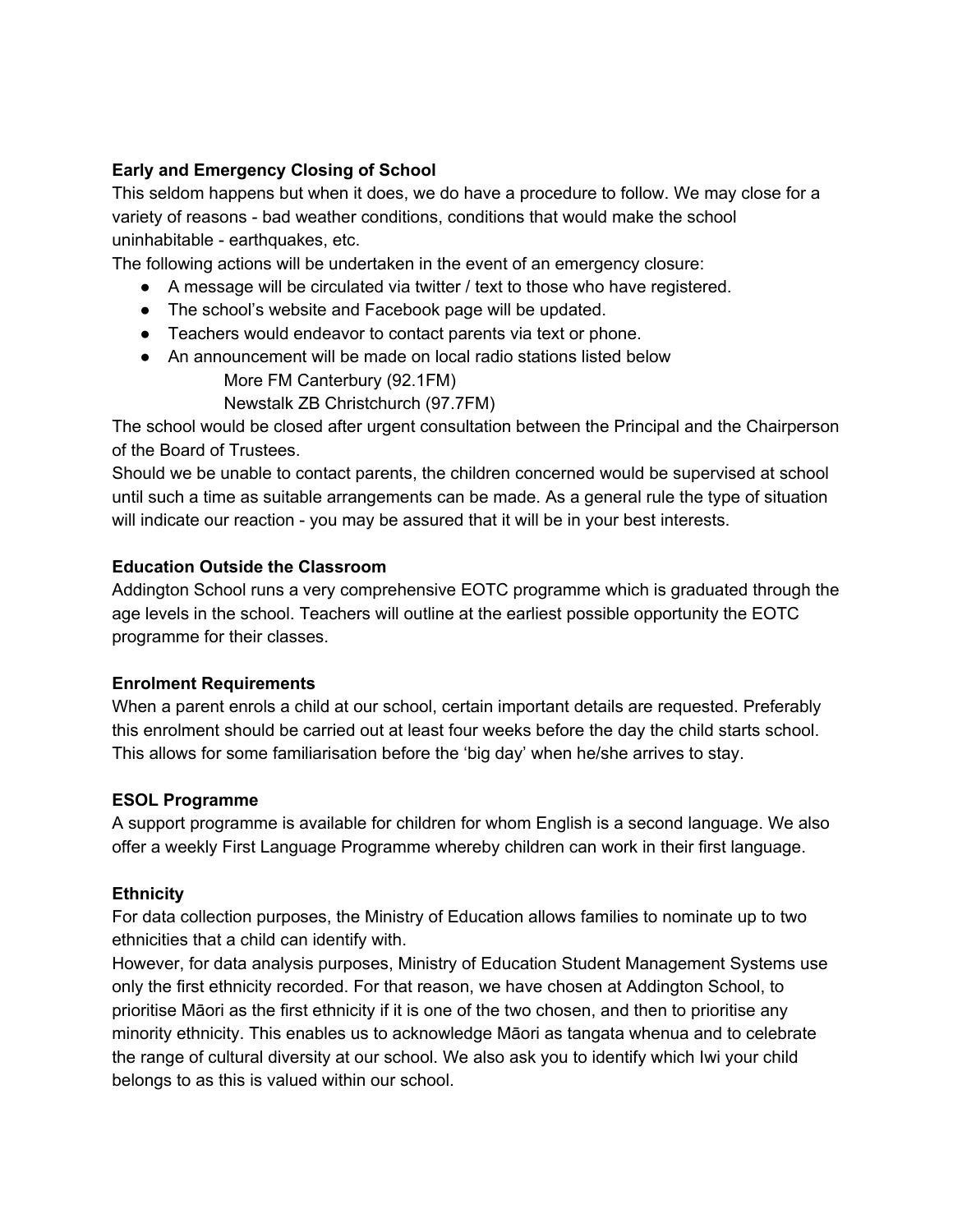Eg. A child with a NZ European parent and a Māori parent will be entered as Māori A child with a Māori parent and a Pasifika parent will be entered as Māori. A child with a NZ European parent and a Pasifika parent will be entered as Pasifika A child with a NZ European parent and a Dutch parent will be entered as Dutch (Other)

However, it is an arbitrary selection, and the data presented around ethnicity will give an arbitrary picture; one that could potentially be quite different if we were to make different choices when entering children's ethnicities onto our system.

Given that method of inputting information, our student management system tells us the following about Addington School:

82 (36%) are from a NZ European background.

66 (30%) are from Māori descent.

34 (15%) are from Pasifika descent.

43 (19%) are listed as an ethnicity other than NZ European, Māori or Pasifika.

# **First Aid Treatment To Pupils**

From time to time accidents do occur in spite of careful supervision by staff. Most problems are minor and remedied by a quick visit with a staff member to the first aid room.

However, in the case of a more serious accident, parents will be contacted at once. Should the parent not be available, the school will continue with the necessary steps that a parent would take.

Steps would include:

- a. Transport (if practicable) to the local medical centre.
- b. Staff will then take further steps (if necessary) on the advice of the doctor.
- c. Call an Ambulance if staff deem it necessary

Continuing efforts to contact parents will remain a priority while the other steps are being taken. A number of our staff are trained in first aid. Serious accidents are always documented in the accident register for ACC purposes.

# Please note

- 1. Children requiring **medication through the day** this medication should be labelled with name and dosage and given to the office staff who will be responsible for its administration. This is especially important for infant children, as the dangers of unsupervised medication are obvious to all. If the medication is long term/ongoing, you will be required to complete a form including a disclaimer.
- 2. **Allergies Reactions to stings etc** some children have allergies or reactions that may adversely affect their health. Please advise urgently if this difficulty is present.
- **3. It is very important that if any contact details change that these are notified to the school office asap.**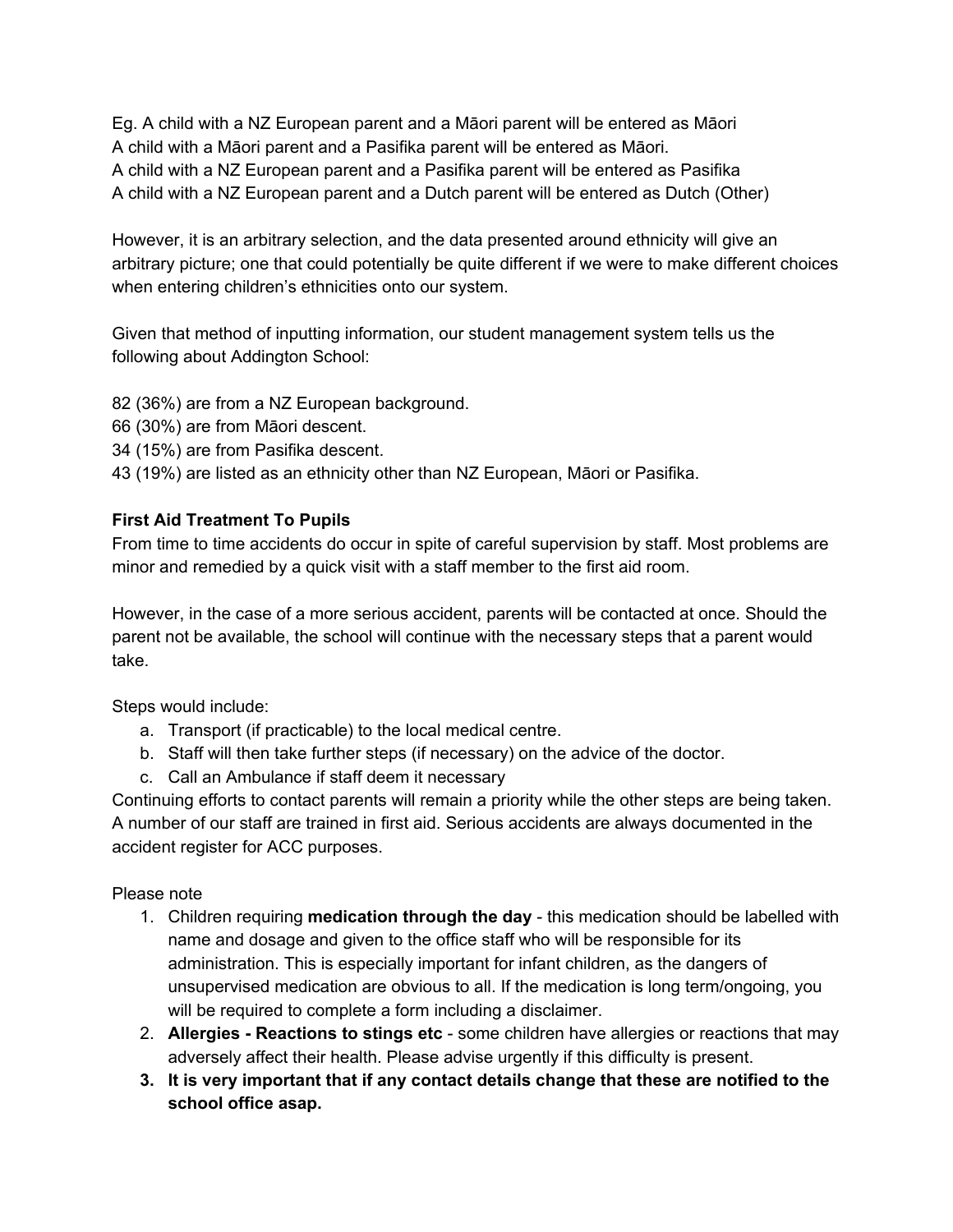# **Green Team / Green Thumbs**

Addington School promotes environmental sustainability. There is a Green Team that both senior and junior students may belong to. Each year the team has a number of new projects to undertake while still maintaining the school vegetable gardens and composting and recycling programme.

#### **Hall**

We have a large hall on site, which is normally used fully by the school for assemblies and the like. It is a community hall and would normally be available for hire by community groups in the evenings and weekends. Unfortunately, during 2017 our hall is being utilised as a teaching and learning space.

# **Healthy Snack Break**

During the first teaching and learning session of the day (9.00am – 10.30am), all classes will have a Healthy Snack Break and a drink of water. Please ensure that your child has a healthy snack and a drink bottle with water only. If you have any questions about this please talk to the classroom teacher.

# **Home Learning**

There is an expectation that all children will have home learning each night which could include, reading, spelling or basic facts. Home learning tasks other than these will be topic based and set by individual teachers as the need arises or as part of the goal setting conferences held with parents.

Any home learning should be readily within the understanding of the child.

# **Health**

The Public Health Nurse visits the school fortnightly and attends to any health matters raised by the school. Natasha Graham is our PHN and is also available to you to discuss any health concerns you may have.

#### **Immunisation**

As from the beginning of the 2000 school year it is compulsory for all schools to keep an immunisation register for all children born after the 1st January 1995. We are required to enter the child's immunisation status on this register. To confirm this we will be required to sight each child's immunisation certificate at the time of enrolment. If you have lost this certificate, confirmation can be obtained from your family doctor.

# **Library**

The Addington School library has approximately 10,000 books available for children to borrow. Teachers supervise the issuing of books during weekly class visits to the library. We ask that all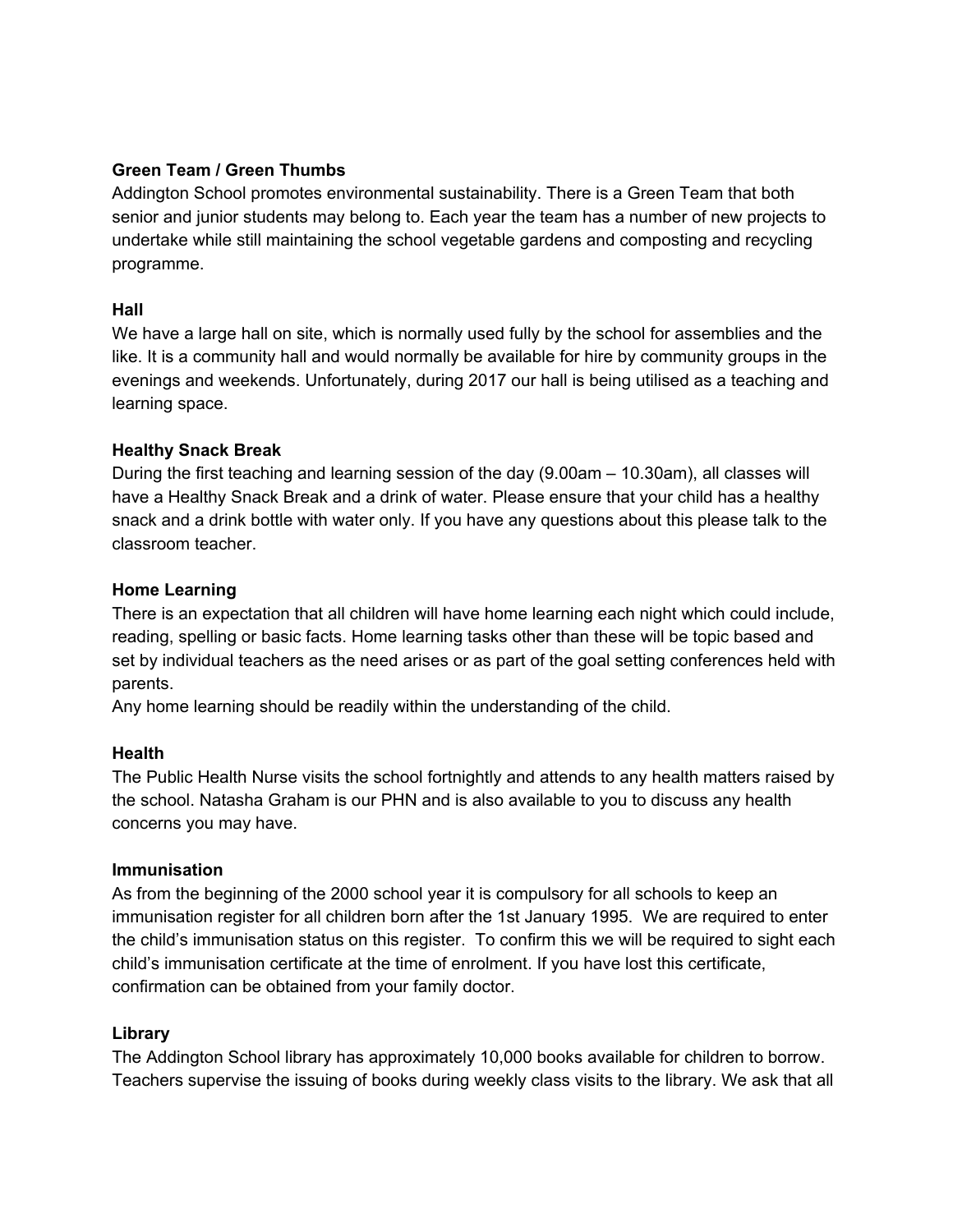children purchase a library bag with their stationery requirements, for transporting books to and from home.

# **Lost Property**

We never cease to be amazed at the amount of unclaimed, unnamed children's clothing at school - we ask that you help out by -

- a. Naming all clothing clearly
- b. Persisting with helping children to recognise the value of clothing and what its replacement will mean in financial terms
- c. Visiting the school yourself to search the lost clothing bin.

# **Lunch**

What a child eats has a lot to do with how they feel and how well their body and brain will perform - ask an athlete about their diet!

Avoid foods that are high in sugar and high in fat. At lunchtime children need a nutritious lunch that is quick and easy to eat so they have plenty of time to play with new friends.

We do check school lunches from time to time to ensure that our children are eating enough food and that they have some healthy options.

We ask that all children have a named drink bottle at school. We do have a water only policy. Please ask your child to bring their drink bottle home each week for cleaning.

Children are not permitted to leave the school grounds unless going home for lunch. They are not allowed to go to the shop to buy lunch. If you wish your child to go home for lunch each day, please send a note to school stating this fact.

# **Maori Language Classes**

Maori Language and culture are an integral part of our programmes. All children will be involved in syndicate hui programmes. These include a carefully planned language programme, supported by the learning of aspects of culture. This year we hope to be able to offer an extension programme for those wishing their children to learn more Te Reo.

# **Money**

All money sent to school for trips, stationery etc is to be enclosed in a named, sealed envelope. Please state the amount on the envelope and try to include the correct amount, as this will save the inconvenience of giving change.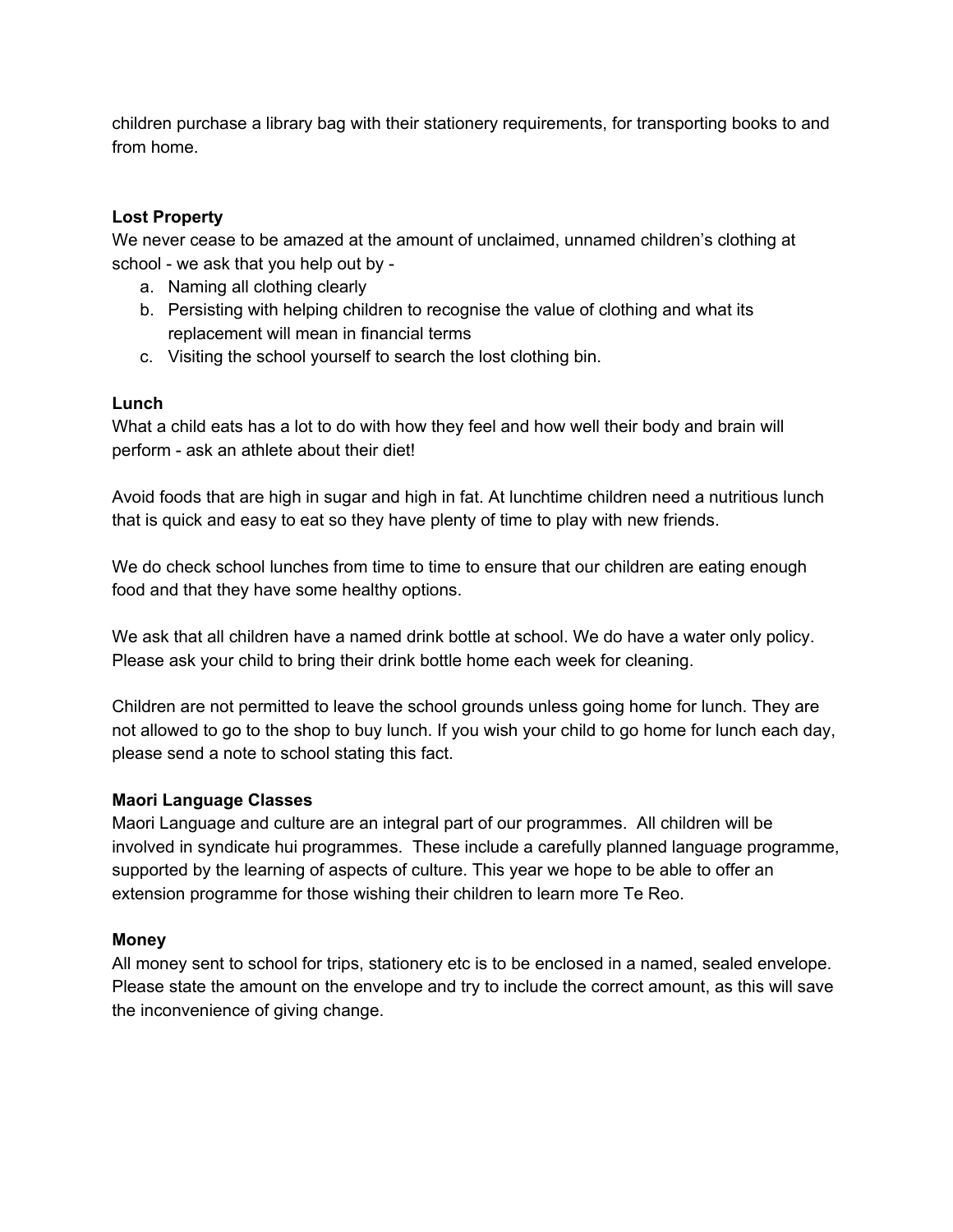# **Music**

Addington School offers a comprehensive music programme. Students have the opportunity to be a member of the school band, who perform on a regular basis. Private tuition is offered in keyboard, ukulele, guitar, bass guitar and drums.

#### **Newsletters**

We regard this form of communication with school families as extremely important, and we train our children accordingly in the delivery of these. The information your newsletter contains is important. Parents of younger children could help by checking school bags as they arrive home each day. Newsletters are published weekly on Thursdays. The newsletter is also available on our website, www.addington.school.nz

Older children should be constantly reminded of their responsibilities in 'getting the news to you'. If you don't receive a newsletter, please give us a call and we will ensure that one is sent home to you.

We accept community notices and parent contributions to this newsletter.

# **Parent Helpers**

We encourage parents to come along and help at school. If you would like to assist in any way, let us know, as we would be very pleased to have your help.

While at the school we ask our parents to support us by modeling the Addington Attitude. We are always happy to help parents to gain a clearer picture of what we teach at school and how we do this.

We also welcome views and suggestions from parents. Watch out for times when these are specifically asked for.

#### **Pastoral Care**

Pastoral Care meetings are held fortnightly here at school. All discussions and information shared is done so in confidence with the aim of improving outcomes for the children in our care.

#### **Photographs**

Class groups are taken once per year by a commercial photographer. Individual and family portraits are also taken if requested.

#### **Policies / Procedures**

The Board and Staff have developed many policies and procedures that shape the way the school is run. Parents can view these policies / procedures online a[t](http://addington.schooldocs.co.nz/) [http://addington.schooldocs.co.nz](http://addington.schooldocs.co.nz/)

There will be times when you are asked to review a policy / procedure, and information relating to this review process will come home in the school newsletter.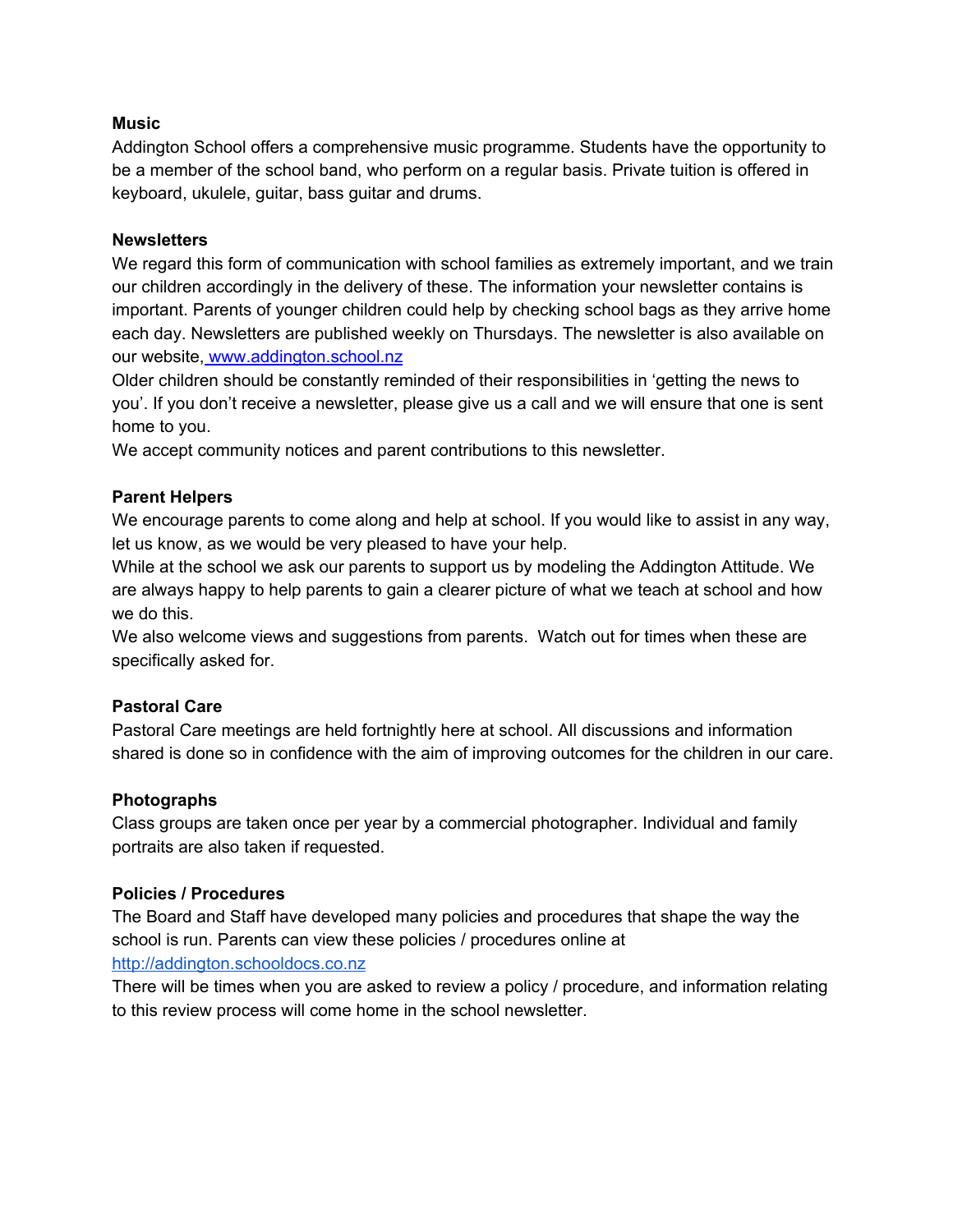#### **Pre School Visits**

Before New Entrant students begin we recommend pre school visits to provide your son / daughter with the opportunity to get to know their teacher and get a feel for what school is all about.

The Associate Principal will contact you to make an appointment for the first visit a month prior to your child starting.

# **P.T.A Committee Meetings**

These meetings are held fortnightly on Tuesdays at 3.15pm, in the library. Parents are invited to join this hard working but very social and fun group of dedicated people.

# **Reading Discovery**

A trained Reading Recovery teacher works with pupils at the six year old level who have special reading needs. This programme involves the teacher and the child working on a very intensive programme for half an hour each day for several weeks or months. For success to be achieved the family must become involved and support the child and the programme.

# **Religious Instruction**

We have a Christian Club that operates on a Monday during lunchtime for those children that are interested. If you would like your child to take part, you need to send along a note stating that they have your permission to attend.

#### **Reporting to Parents**

Written Reports on children's progress in Ranginui are completed in Term 4. Learning Conversations are held in either week 2 or 3 of every term. This is where parents, caregivers, students and teachers discuss the student's learning and social needs, and set goals. Parents can book times for these Learning Conversations online at [www.schoolinterviews.co.nz](http://www.schoolinterviews.co.nz/) using the code we will give for each event.

Written Reporting for our Ngahere students will now be on anniversary at 40/80/120 weeks at school. These reports will come home late in the term of their anniversary. Learning Conversations will be held for these students late in the term of their anniversary at 20/60/100 weeks at school. We remind parents that they are welcome to make a time for additional discussions with the teacher at any time during the year. We emphasize that Addington School has an "Open Door" policy and parents are welcome to come along to discuss any matter that concerns them about their child. Our door is open to you at all times.

#### **RTLBs**

The Resource Teachers, Learning and Behaviour, work in a group of neighbouring schools with children who have particular learning and behavioural needs.

#### **School Hours**

Official School hours are -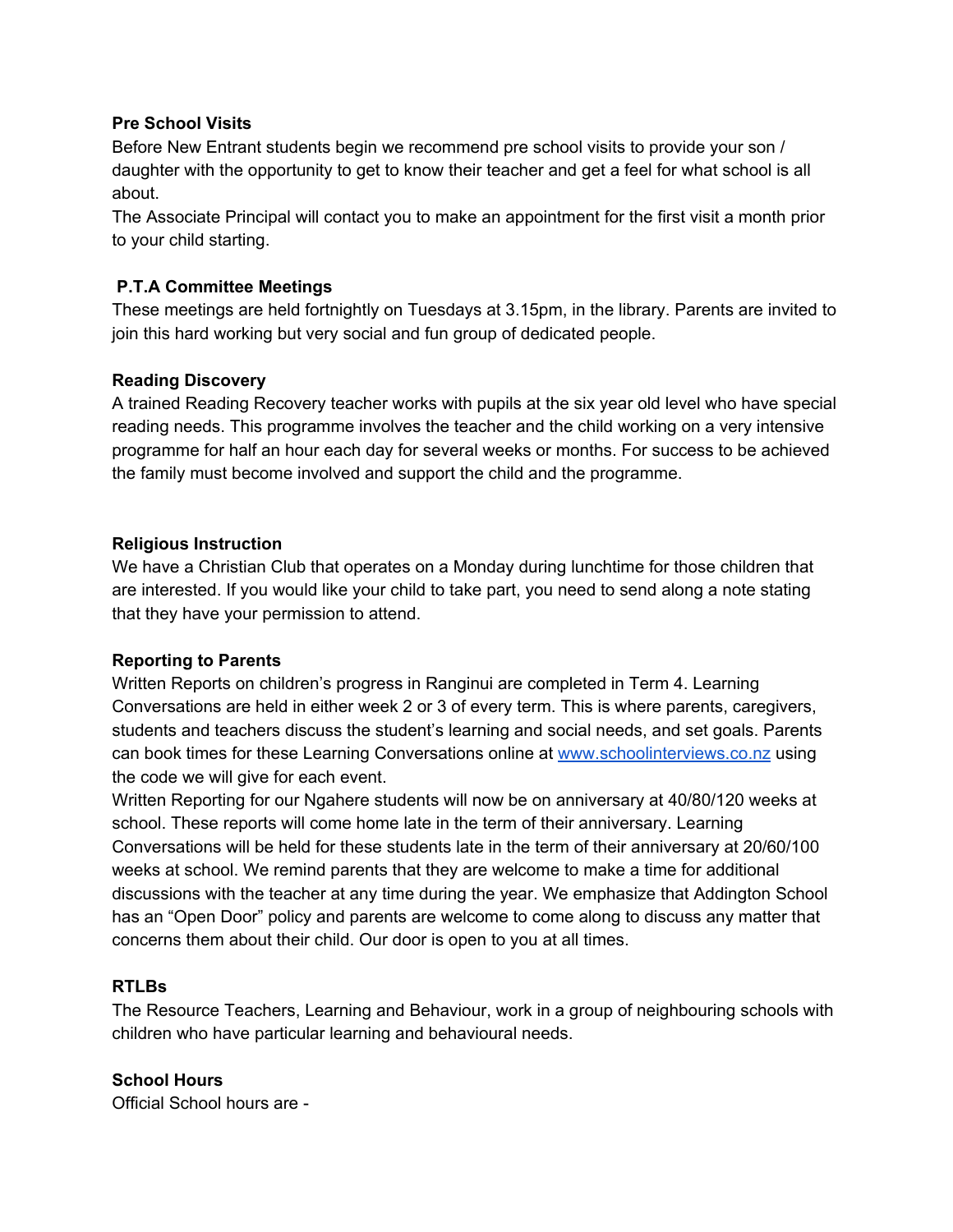9.00am - 11.00am 11.30am - 12.45pm 1.25pm - 3.00pm Please note that bells are rung at - 8.30am (children may enter grounds) 1.25pm (children to head to rooms)

# **School Uniform**

We do have a smart uniform that parents can purchase for their children. This uniform is compulsory. It is attractive, cost effective and a very good quality option for the parents. Addington Te Kura Taumatua School uniforms are only avaliable on line by ordering at [orders.alymaclean.co.nz/addington](http://orders.alymaclean.co.nz/addington).

#### **School Community Liaison**

We are extremely fortunate to have based at our school a School Community Liaison role. Our two Community Liaison people are Ruth Sharr and Jo Robertson. This role is charged with the responsibility of growing partnerships and relationships, both of which are a priority here at Addington.

#### **Special Needs / Enrichment Programmes**

Considerable opportunities exist to cater for the special needs of students. We are able to offer special teaching time for small groups of children who need extra help in one or other curriculum area. We also have group work for ELL (English Language Learners) children from Non English Speaking Backgrounds.

#### **Specialist Services**

Where the school, or parents / caregivers have need of professional support services, the school has access to these. They include:

**Counsellors Psychologists** Speech Therapists Public Health Nurse Reading Recovery Teacher Resource Teacher of Reading Special Education Services Curriculum Advisors

#### **Sports Teams**

The school enters teams in the Primary School's Central Zone Sports Competition on Friday afternoons during the winter months. We actively promote participation in a variety of school based and interschool competitions.